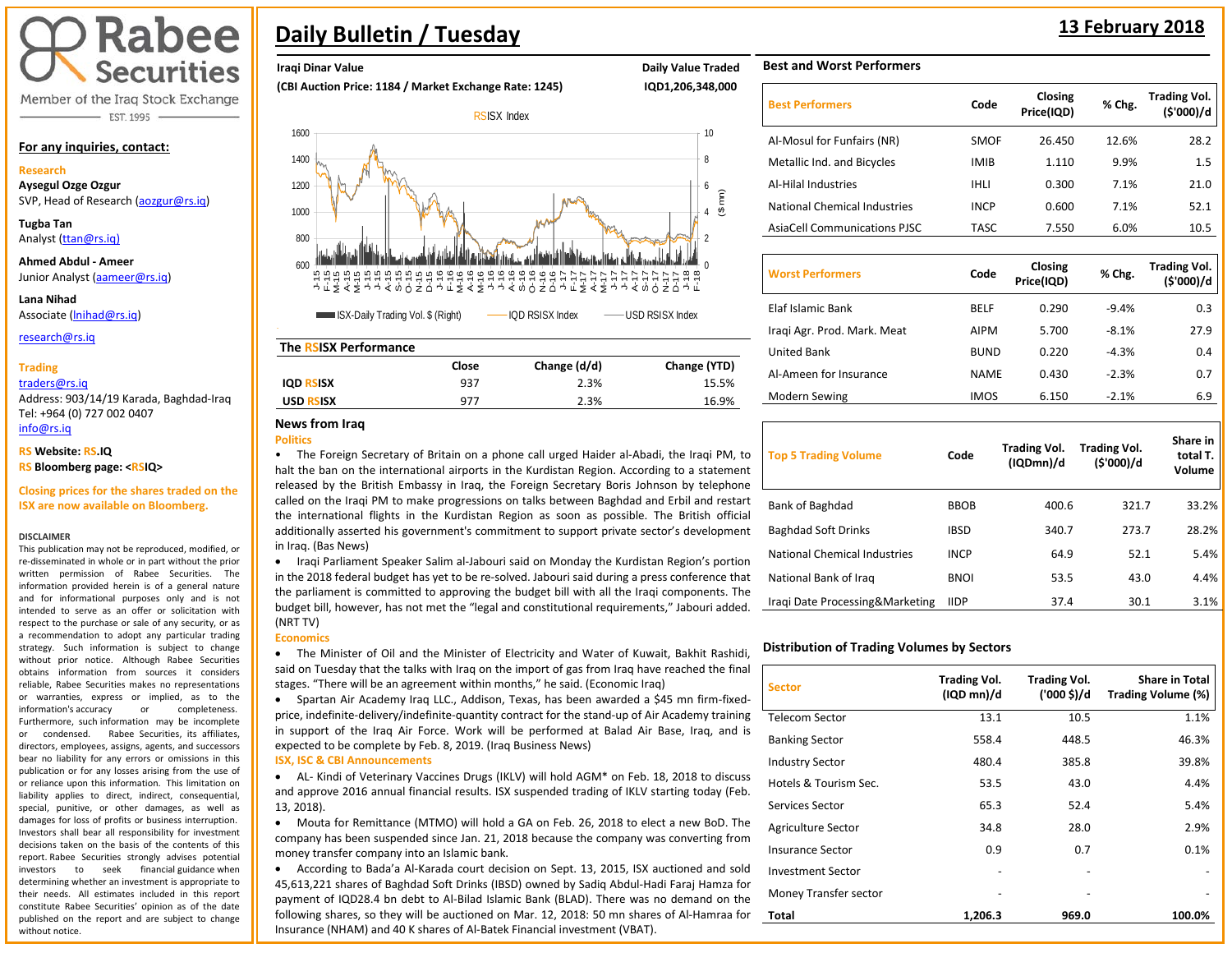

**Daily Transactions in Brief**

 $\overline{a}$ 

The RSISX index ended the day at **IQD937 / \$977 (+2.3%) (+15.5% YTD and +16.9% YTD, respectively).** The number of traded shares was **1.3 bn** and the trading volume was **IQD1.2 bn (\$1.0 mn). 20** out of **37** traded listed stocks' price increased while the prices of **7** stocks decreased and the price of remaining **10** stocks haven't changed.

### **Non Iraqis executed 218 transactions in this session:**

Buys: **182** transactions in **8** companies operating in banking, industry and telecom sectors.

Sell: **36** transactions in **2** companies operating in banking and industry sectors.

Net buy: **IQD314.7mn (\$253K)**. Share in total trading volume: **28.6%**

**Note: Follow Rabee Securities (RS) on Twitter, join Facebook and LinkedIn groups.** 



# **Performance of Traded Shares**

| <b>Company Names</b>                | <b>ISX</b><br>Code | <b>Opening</b><br>Price<br>(IQD/share)                                                                                                                                                                                                                                                                                                                                                                                                                                                                                                                                                                                                                                                                                                                                                                                                                                                                                                                                                                                                                                                                                                                                               | <b>Price at Session</b><br><b>Close</b><br>(IQD/share) | <b>Previous</b><br><b>Closing Price</b><br>(IQD/share) | Change in<br><b>Closing</b><br>Price | <b>Highest</b><br>Price<br>(IQD/share) | Lowest<br>Price<br>(IQD/share) | No.of<br><b>Trades</b><br>$(\#/d)$ | No. of<br><b>Traded</b><br><b>Shares</b><br>(mn)/d | <b>Trading</b><br>Vol.<br>(IQDmn)<br>/d | <b>Avrg. Daily</b><br><b>Trading Vol.</b><br>(Excluding<br><b>Cross Trans.)</b><br>$(10005)*$ | <b>Mcap</b><br>(Smn) | Last<br>$Fin.**$ | P/E<br>(Last)            | P/BV<br>(Last) |
|-------------------------------------|--------------------|--------------------------------------------------------------------------------------------------------------------------------------------------------------------------------------------------------------------------------------------------------------------------------------------------------------------------------------------------------------------------------------------------------------------------------------------------------------------------------------------------------------------------------------------------------------------------------------------------------------------------------------------------------------------------------------------------------------------------------------------------------------------------------------------------------------------------------------------------------------------------------------------------------------------------------------------------------------------------------------------------------------------------------------------------------------------------------------------------------------------------------------------------------------------------------------|--------------------------------------------------------|--------------------------------------------------------|--------------------------------------|----------------------------------------|--------------------------------|------------------------------------|----------------------------------------------------|-----------------------------------------|-----------------------------------------------------------------------------------------------|----------------------|------------------|--------------------------|----------------|
|                                     |                    |                                                                                                                                                                                                                                                                                                                                                                                                                                                                                                                                                                                                                                                                                                                                                                                                                                                                                                                                                                                                                                                                                                                                                                                      |                                                        |                                                        |                                      |                                        |                                |                                    |                                                    |                                         |                                                                                               |                      |                  |                          |                |
| <b>AsiaCell Communications PJSC</b> | <b>TASC</b>        | 7.15                                                                                                                                                                                                                                                                                                                                                                                                                                                                                                                                                                                                                                                                                                                                                                                                                                                                                                                                                                                                                                                                                                                                                                                 | 7.55                                                   | 7.12                                                   | 6.0%                                 | 7.55                                   | 7.15                           | 25                                 | $\overline{2}$                                     | 13                                      | 15.3                                                                                          | 1,879.9              | 9M17             | 98.9                     | 1.2            |
| Al Khatem Telecom Company           | <b>TZNI</b>        | $\overline{\phantom{a}}$                                                                                                                                                                                                                                                                                                                                                                                                                                                                                                                                                                                                                                                                                                                                                                                                                                                                                                                                                                                                                                                                                                                                                             | no trade                                               | 3.30                                                   |                                      |                                        | $\overline{\phantom{0}}$       |                                    |                                                    |                                         | 0.0                                                                                           | 4,850.0              | 9M17             | $\overline{\phantom{a}}$ | 2.9            |
| <b>Telecom Sector Total</b>         |                    | <b>Telecom Sector</b><br><b>Banking Sector</b><br>no trade<br>1.00<br>$\overline{\phantom{a}}$<br>$\overline{\phantom{a}}$<br>0.29<br>0.30<br>0.29<br>3.4%<br>0.30<br>0.29<br>0.29<br>3.6%<br>0.29<br>0.29<br>0.28<br>0.29<br>0.66<br>0.69<br>0.66<br>4.5%<br>0.69<br>0.66<br>2.75<br>no trade<br>$\blacksquare$<br>$\overline{\phantom{a}}$<br>$\overline{\phantom{a}}$<br>0.49<br>0.49<br>0.49<br>0.0%<br>0.49<br>0.49<br>0.25<br>Suspend/ISC<br>$\blacksquare$<br>$\overline{a}$<br>$\overline{\phantom{a}}$<br>0.13<br>Suspend/ISC<br>$\overline{a}$<br>$\overline{\phantom{a}}$<br>$\overline{\phantom{a}}$<br>Suspend/ISC<br>0.53<br>$\overline{\phantom{a}}$<br>$\overline{\phantom{a}}$<br>$\overline{\phantom{a}}$<br>0.30<br>0.29<br>0.32<br>$-9.4%$<br>0.31<br>0.29<br>0.35<br>0.35<br>0.34<br>2.9%<br>0.35<br>0.35<br>0.50<br>0.51<br>0.50<br>2.0%<br>0.51<br>0.50<br>0.86<br>no trade<br>$\overline{\phantom{a}}$<br>$\overline{\phantom{a}}$<br>$\overline{\phantom{0}}$<br>0.48<br>0.48<br>0.48<br>0.0%<br>0.48<br>0.48<br>0.0%<br>0.31<br>0.31<br>0.31<br>0.31<br>0.31<br>1.00<br>no trade<br>$\blacksquare$<br>$\overline{\phantom{a}}$<br>$\overline{\phantom{0}}$ |                                                        |                                                        |                                      |                                        |                                |                                    | $\overline{2}$                                     | 13                                      |                                                                                               | 6,729.9              |                  |                          |                |
|                                     |                    |                                                                                                                                                                                                                                                                                                                                                                                                                                                                                                                                                                                                                                                                                                                                                                                                                                                                                                                                                                                                                                                                                                                                                                                      |                                                        |                                                        |                                      |                                        |                                |                                    |                                                    |                                         |                                                                                               |                      |                  |                          |                |
| Al-Arabiya Islamic Bank (NR)        | <b>BAAI</b>        |                                                                                                                                                                                                                                                                                                                                                                                                                                                                                                                                                                                                                                                                                                                                                                                                                                                                                                                                                                                                                                                                                                                                                                                      |                                                        |                                                        |                                      |                                        |                                |                                    |                                                    |                                         | 5.0                                                                                           | 200.8                | 9M17             |                          | 1.0            |
| <b>Ashur International Bank</b>     | <b>BASH</b>        |                                                                                                                                                                                                                                                                                                                                                                                                                                                                                                                                                                                                                                                                                                                                                                                                                                                                                                                                                                                                                                                                                                                                                                                      |                                                        |                                                        |                                      |                                        |                                | $\overline{7}$                     | 11                                                 | 3                                       | 1.8                                                                                           | 60.2                 | 9M17             |                          | 0.3            |
| <b>Babylon Bank</b>                 | <b>BBAY</b>        |                                                                                                                                                                                                                                                                                                                                                                                                                                                                                                                                                                                                                                                                                                                                                                                                                                                                                                                                                                                                                                                                                                                                                                                      |                                                        |                                                        |                                      |                                        |                                | $\overline{a}$                     | 5                                                  | $\overline{2}$                          | 2.4                                                                                           | 58.2                 | <b>FY17</b>      | 14.3                     | 0.3            |
| <b>Bank of Baghdad</b>              | <b>BBOB</b>        |                                                                                                                                                                                                                                                                                                                                                                                                                                                                                                                                                                                                                                                                                                                                                                                                                                                                                                                                                                                                                                                                                                                                                                                      |                                                        |                                                        |                                      |                                        |                                | 85                                 | 590                                                | 401                                     | 99.3                                                                                          | 138.6                | 9M17             | 7.4                      | 0.6            |
| Cihan Bank for Islamic & Finance    | <b>BCIH</b>        |                                                                                                                                                                                                                                                                                                                                                                                                                                                                                                                                                                                                                                                                                                                                                                                                                                                                                                                                                                                                                                                                                                                                                                                      |                                                        |                                                        |                                      |                                        |                                | $\overline{\phantom{a}}$           |                                                    |                                         | 0.2                                                                                           | 563.3                | 9M17             | 28.8                     | 2.1            |
| <b>Commercial Bank of Iraq</b>      | <b>BCOI</b>        |                                                                                                                                                                                                                                                                                                                                                                                                                                                                                                                                                                                                                                                                                                                                                                                                                                                                                                                                                                                                                                                                                                                                                                                      |                                                        |                                                        |                                      |                                        |                                | 8                                  | 32                                                 | 16                                      | 9.7                                                                                           | 98.4                 | 9M17             | 12.5                     | 0.4            |
| Dijlah & Furat Bank                 | <b>BDFD</b>        |                                                                                                                                                                                                                                                                                                                                                                                                                                                                                                                                                                                                                                                                                                                                                                                                                                                                                                                                                                                                                                                                                                                                                                                      |                                                        |                                                        |                                      |                                        |                                | $\overline{\phantom{a}}$           |                                                    |                                         | $\mathbf 0$                                                                                   | 22.5                 | 9M17             | $\overline{\phantom{a}}$ | 0.2            |
| Dar Es Salaam Inv. Bank***          | <b>BDSI</b>        |                                                                                                                                                                                                                                                                                                                                                                                                                                                                                                                                                                                                                                                                                                                                                                                                                                                                                                                                                                                                                                                                                                                                                                                      |                                                        |                                                        |                                      |                                        |                                |                                    |                                                    |                                         | 0                                                                                             | 26.1                 | 9M17             | 2.4                      | 0.2            |
| <b>Economy Bank</b>                 | <b>BEFI</b>        |                                                                                                                                                                                                                                                                                                                                                                                                                                                                                                                                                                                                                                                                                                                                                                                                                                                                                                                                                                                                                                                                                                                                                                                      |                                                        |                                                        |                                      |                                        |                                |                                    |                                                    |                                         | 0                                                                                             | 106.0                | 9M17             | $\overline{\phantom{a}}$ | 0.6            |
| Elaf Islamic Bank                   | <b>BELF</b>        |                                                                                                                                                                                                                                                                                                                                                                                                                                                                                                                                                                                                                                                                                                                                                                                                                                                                                                                                                                                                                                                                                                                                                                                      |                                                        |                                                        |                                      |                                        |                                | 3                                  | 1                                                  | 0                                       | 0.1                                                                                           | 58.2                 | <b>FY17</b>      | 31.7                     | 0.3            |
| <b>Gulf Commercial Bank</b>         | <b>BGUC</b>        |                                                                                                                                                                                                                                                                                                                                                                                                                                                                                                                                                                                                                                                                                                                                                                                                                                                                                                                                                                                                                                                                                                                                                                                      |                                                        |                                                        |                                      |                                        |                                | 1                                  | 5                                                  | $\overline{2}$                          | 27.0                                                                                          | 84.3                 | <b>FY17</b>      | 20.8                     | 0.3            |
| <b>Investment Bank of Iraq</b>      | <b>BIBI</b>        |                                                                                                                                                                                                                                                                                                                                                                                                                                                                                                                                                                                                                                                                                                                                                                                                                                                                                                                                                                                                                                                                                                                                                                                      |                                                        |                                                        |                                      |                                        |                                | 20                                 | 71                                                 | 36                                      | 14.6                                                                                          | 102.4                | <b>FY17</b>      | 31.4                     | 0.4            |
| International Development Bank (NR) | <b>BIDB</b>        |                                                                                                                                                                                                                                                                                                                                                                                                                                                                                                                                                                                                                                                                                                                                                                                                                                                                                                                                                                                                                                                                                                                                                                                      |                                                        |                                                        |                                      |                                        |                                | $\overline{\phantom{a}}$           |                                                    |                                         | 0.0                                                                                           | 172.7                | <b>FY17</b>      | 14.4                     | 0.8            |
| Iraqi Islamic Bank                  | <b>BIIB</b>        |                                                                                                                                                                                                                                                                                                                                                                                                                                                                                                                                                                                                                                                                                                                                                                                                                                                                                                                                                                                                                                                                                                                                                                                      |                                                        |                                                        |                                      |                                        |                                | 5                                  | 4                                                  | $\overline{2}$                          | 5.4                                                                                           | 96.4                 | <b>FY17</b>      | 15.4                     | 0.4            |
| Iragi Middle East Bank              | <b>BIME</b>        |                                                                                                                                                                                                                                                                                                                                                                                                                                                                                                                                                                                                                                                                                                                                                                                                                                                                                                                                                                                                                                                                                                                                                                                      |                                                        |                                                        |                                      |                                        |                                | 8                                  | 31                                                 | 10                                      | 50.2                                                                                          | 62.2                 | 9M17             | 7.8                      | 0.3            |
| Iraq Noor Islamic Bank (NR)         | <b>BINI</b>        |                                                                                                                                                                                                                                                                                                                                                                                                                                                                                                                                                                                                                                                                                                                                                                                                                                                                                                                                                                                                                                                                                                                                                                                      |                                                        |                                                        |                                      |                                        |                                |                                    |                                                    |                                         | 0.0                                                                                           | 200.8                | <b>FY17</b>      | 33.7                     | 1.0            |
| International Islamic Bank (NR)     | <b>BINT</b>        |                                                                                                                                                                                                                                                                                                                                                                                                                                                                                                                                                                                                                                                                                                                                                                                                                                                                                                                                                                                                                                                                                                                                                                                      | Suspend/ISC                                            | 1.00                                                   |                                      |                                        |                                |                                    |                                                    |                                         | $\mathbf 0$                                                                                   | 80.3                 | <b>FY17</b>      |                          | 1.0            |
| <b>Kurdistan International Bank</b> | <b>BKUI</b>        | $\overline{\phantom{a}}$                                                                                                                                                                                                                                                                                                                                                                                                                                                                                                                                                                                                                                                                                                                                                                                                                                                                                                                                                                                                                                                                                                                                                             | no trade                                               | 1.30                                                   |                                      | $\overline{\phantom{a}}$               | $\overline{\phantom{a}}$       | $\overline{\phantom{a}}$           |                                                    |                                         | 7.2                                                                                           | 417.7                | 9M17             | 8.4                      | 0.9            |
| Al-Bilad Islamic Bank               | <b>BLAD</b>        | $\overline{\phantom{a}}$                                                                                                                                                                                                                                                                                                                                                                                                                                                                                                                                                                                                                                                                                                                                                                                                                                                                                                                                                                                                                                                                                                                                                             | no trade                                               | 0.35                                                   |                                      | $\overline{\phantom{a}}$               | $\blacksquare$                 | $\overline{\phantom{a}}$           |                                                    |                                         | 9.5                                                                                           | 70.3                 | 9M17             | $\sim$                   | 0.3            |
| <b>Mosul Bank</b>                   | <b>BMFI</b>        | $\overline{\phantom{a}}$                                                                                                                                                                                                                                                                                                                                                                                                                                                                                                                                                                                                                                                                                                                                                                                                                                                                                                                                                                                                                                                                                                                                                             | no trade                                               | 0.30                                                   |                                      | $\overline{\phantom{a}}$               | $\overline{\phantom{a}}$       | $\overline{\phantom{a}}$           |                                                    |                                         | 16.9                                                                                          | 60.8                 | 9M17             | 13.7                     | 0.3            |
| <b>Al-Mansour Bank</b>              | <b>BMNS</b>        | 0.87                                                                                                                                                                                                                                                                                                                                                                                                                                                                                                                                                                                                                                                                                                                                                                                                                                                                                                                                                                                                                                                                                                                                                                                 | 0.88                                                   | 0.86                                                   | 2.3%                                 | 0.88                                   | 0.87                           | 6                                  | 31                                                 | 27                                      | 7.9                                                                                           | 176.7                | <b>FY17</b>      | 14.8                     | 0.8            |
| <b>National Islamic Bank</b>        | <b>BNAI</b>        | $\overline{a}$                                                                                                                                                                                                                                                                                                                                                                                                                                                                                                                                                                                                                                                                                                                                                                                                                                                                                                                                                                                                                                                                                                                                                                       | no trade                                               | 1.20                                                   |                                      | $\overline{\phantom{a}}$               | $\blacksquare$                 | $\overline{\phantom{a}}$           |                                                    |                                         | 0.0                                                                                           | 241.9                | 9M17             | 9.8                      | 1.0            |
| <b>National Bank of Iraq</b>        | <b>BNOI</b>        | 0.53                                                                                                                                                                                                                                                                                                                                                                                                                                                                                                                                                                                                                                                                                                                                                                                                                                                                                                                                                                                                                                                                                                                                                                                 | 0.53                                                   | 0.53                                                   | 0.0%                                 | 0.53                                   | 0.53                           | 21                                 | 101                                                | 54                                      | 3.8                                                                                           | 106.4                | 9M17             | 7.7                      | 0.5            |
| <b>North Bank</b>                   | <b>BNOR</b>        | 0.21                                                                                                                                                                                                                                                                                                                                                                                                                                                                                                                                                                                                                                                                                                                                                                                                                                                                                                                                                                                                                                                                                                                                                                                 | 0.21                                                   | 0.21                                                   | 0.0%                                 | 0.21                                   | 0.21                           | 6                                  | 22                                                 | 5                                       | 26.7                                                                                          | 50.6                 | <b>FY17</b>      | $\overline{\phantom{a}}$ | 0.2            |
| Al-Qabedh Islamic Bank (NR)         | <b>BQAB</b>        |                                                                                                                                                                                                                                                                                                                                                                                                                                                                                                                                                                                                                                                                                                                                                                                                                                                                                                                                                                                                                                                                                                                                                                                      | no trade                                               | 1.00                                                   |                                      | $\overline{\phantom{a}}$               |                                |                                    |                                                    |                                         | 12.8                                                                                          | 200.8                | <b>FY17</b>      |                          | $1.2$          |



13 February 2018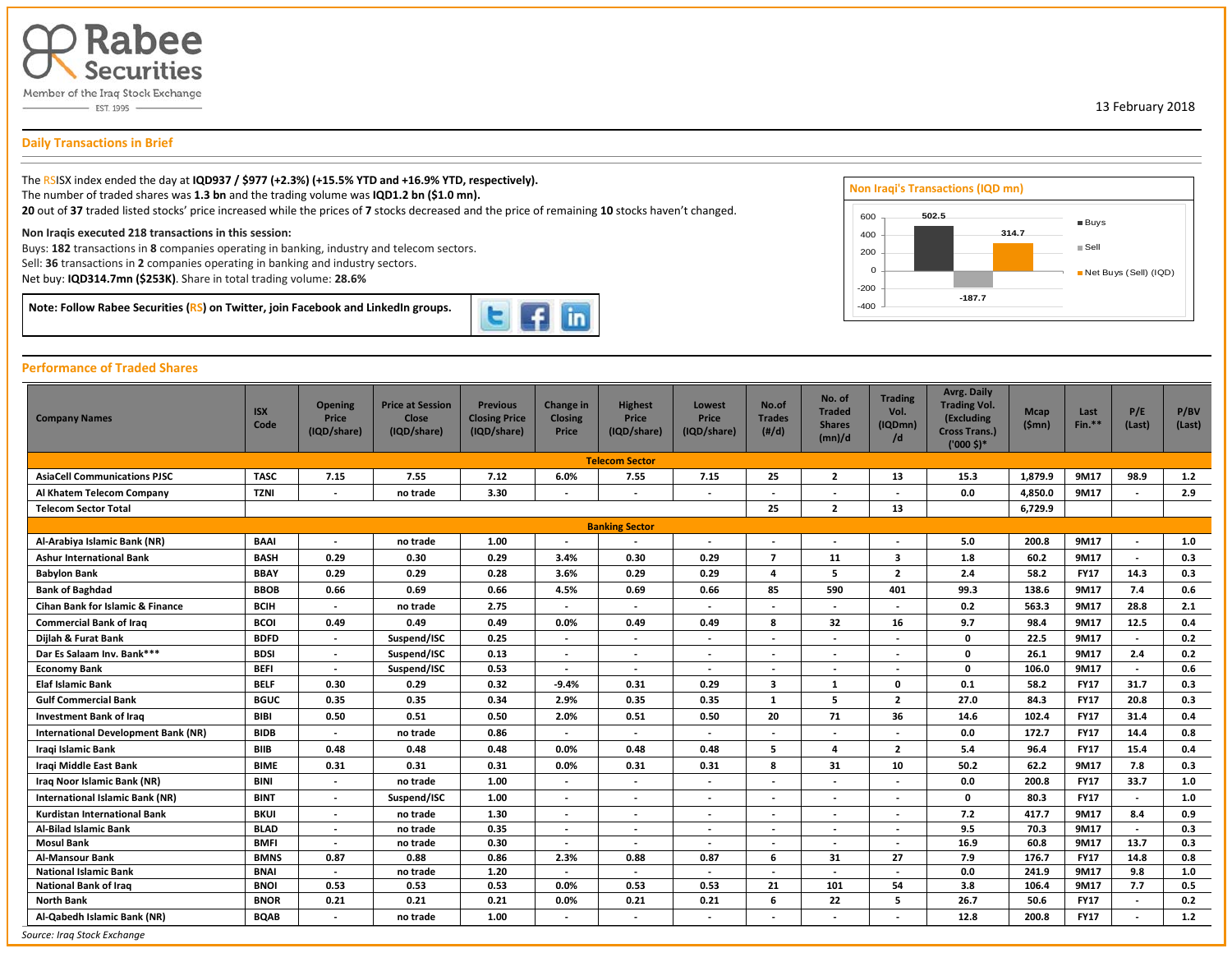

 $-$  EST. 1995  $-$ 

13 February 2018

# **Performance of Traded Shares**

| <b>Company Names</b>                      | <b>ISX</b><br>Code | <b>Opening</b><br>Price<br>(IQD/share) | <b>Price at Session</b><br><b>Close</b><br>(IQD/share) | <b>Previous</b><br><b>Closing Price</b><br>(IQD/share) | Change in<br><b>Closing</b><br>Price | <b>Highest</b><br>Price<br>(IQD/share) | <b>Lowest</b><br>Price<br>(IQD/share) | No.of<br><b>Trades</b><br>$(\#/d)$ | No. of<br><b>Traded</b><br><b>Shares</b><br>(mn)/d | <b>Trading</b><br>Vol.<br>(IQDmn)<br>/d | <b>Avrg. Daily</b><br><b>Trading Vol.</b><br>(Excluding<br><b>Cross Trans.)</b><br>$('000 $)$ * | <b>Mcap</b><br>(Smn) | Last<br>Fin.** | P/E<br>(Last)            | P/BV<br>(Last)           |
|-------------------------------------------|--------------------|----------------------------------------|--------------------------------------------------------|--------------------------------------------------------|--------------------------------------|----------------------------------------|---------------------------------------|------------------------------------|----------------------------------------------------|-----------------------------------------|-------------------------------------------------------------------------------------------------|----------------------|----------------|--------------------------|--------------------------|
|                                           |                    |                                        |                                                        |                                                        |                                      | <b>Banking Sector (Cont.)</b>          |                                       |                                    |                                                    |                                         |                                                                                                 |                      |                |                          |                          |
| <b>Credit Bank of Iraq</b>                | <b>BROI</b>        | 0.66                                   | 0.66                                                   | 0.66                                                   | 0.0%                                 | 0.66                                   | 0.66                                  | 3                                  | $\mathbf{2}$                                       | 1                                       | 1.8                                                                                             | 132.5                | 9M17           | 25.5                     | 0.5                      |
| <b>Region Trade Bank (NR)</b>             | <b>BRTB</b>        | $\overline{\phantom{a}}$               | no trade                                               | 1.00                                                   | $\overline{\phantom{a}}$             | $\overline{a}$                         | $\sim$                                | $\overline{a}$                     | $\overline{a}$                                     | $\sim$                                  | 0.1                                                                                             | 200.8                | <b>FY17</b>    | 26.8                     | 0.9                      |
| <b>Sumer Commercial Bank</b>              | <b>BSUC</b>        | $\overline{\phantom{a}}$               | 43,123.00                                              | 0.90                                                   | $\overline{\phantom{a}}$             | $\overline{\phantom{m}}$               | $\overline{\phantom{a}}$              | $\overline{\phantom{a}}$           | $\overline{\phantom{a}}$                           | $\blacksquare$                          | 33.2                                                                                            | 180.7                | 9M17           | $\overline{\phantom{a}}$ | 0.8                      |
| <b>Trans Irag Bank for Investment</b>     | <b>BTRI</b>        | $\overline{\phantom{a}}$               | no trade                                               | 0.70                                                   | $\overline{\phantom{a}}$             | $\overline{\phantom{a}}$               | $\overline{\phantom{a}}$              | $\overline{\phantom{a}}$           | $\blacksquare$                                     | $\overline{\phantom{a}}$                | 0.1                                                                                             | 148.4                | <b>FY17</b>    | 18.0                     | 0.7                      |
| <b>United Bank</b>                        | <b>BUND</b>        | 0.22                                   | 0.22                                                   | 0.23                                                   | $-4.3%$                              | 0.22                                   | 0.22                                  | $\overline{2}$                     | $\overline{2}$                                     | 0                                       | 1.5                                                                                             | 53.0                 | 9M17           | 62.0                     | 0.2                      |
| <b>Union Bank</b>                         | <b>BUOI</b>        | $\sim$                                 | Suspend/ISC                                            | 0.29                                                   | $\overline{\phantom{a}}$             | $\blacksquare$                         | $\overline{\phantom{a}}$              | $\overline{\phantom{a}}$           | $\blacksquare$                                     | $\blacksquare$                          | $\mathbf 0$                                                                                     | 58.7                 | 9M17           | $\overline{\phantom{a}}$ | 0.3                      |
| World Islamic Bank for Inv. & Fin. (NR)   | <b>BWOR</b>        |                                        | no trade                                               |                                                        |                                      | $\overline{\phantom{m}}$               | $\overline{\phantom{a}}$              | $\overline{\phantom{a}}$           | $\overline{\phantom{a}}$                           | $\blacksquare$                          | $\overline{\phantom{a}}$                                                                        |                      | 9M17           | $\overline{\phantom{a}}$ | $\overline{\phantom{a}}$ |
| Zain Al-Iraq Islamic Bank (NR)            | <b>BZII</b>        | $\overline{\phantom{a}}$               | Suspend/GA                                             | 1.15                                                   | $\overline{\phantom{a}}$             | $\overline{a}$                         | $\overline{\phantom{a}}$              | $\overline{\phantom{a}}$           | $\overline{\phantom{a}}$                           | $\overline{\phantom{a}}$                | 0.0                                                                                             | 230.9                | 9M17           | $\sim$                   | 1.1                      |
| <b>Banking Sector Total</b>               |                    |                                        |                                                        |                                                        |                                      |                                        |                                       | 179                                | 909                                                | 558                                     |                                                                                                 | 4,461.9              |                |                          |                          |
|                                           |                    |                                        |                                                        |                                                        |                                      | <b>Industry Sector</b>                 |                                       |                                    |                                                    |                                         |                                                                                                 |                      |                |                          |                          |
| <b>Baghdad for Packing Materials</b>      | <b>IBPM</b>        |                                        | no trade                                               | 1.20                                                   |                                      |                                        |                                       |                                    |                                                    |                                         | 0.1                                                                                             | 1.0                  | <b>FY17</b>    |                          | 1.3                      |
| <b>Baghdad Soft Drinks</b>                | <b>IBSD</b>        | 3.89                                   | 3.95                                                   | 3.89                                                   | 1.5%                                 | 3.95                                   | 3.89                                  | 145                                | 87                                                 | 341                                     | 87.6                                                                                            | 562.6                | <b>FY17</b>    | 18.8                     | 2.3                      |
| <b>Electronic Industries</b>              | <b>IELI</b>        | $\overline{\phantom{a}}$               | Suspend/ISC                                            | 0.45                                                   | $\overline{\phantom{a}}$             | $\blacksquare$                         | $\overline{\phantom{a}}$              | $\overline{\phantom{a}}$           | $\blacksquare$                                     | $\blacksquare$                          | $\mathbf 0$                                                                                     | 6.5                  | 6M17           | $\overline{\phantom{a}}$ | 0.6                      |
| <b>Fallujah for Construction Mat.</b>     | <b>IFCM</b>        | $\overline{\phantom{a}}$               | Suspend/ISC                                            | 1.51                                                   | $\overline{\phantom{a}}$             | $\overline{\phantom{a}}$               | $\sim$                                | $\overline{\phantom{a}}$           | $\overline{\phantom{a}}$                           | $\blacksquare$                          | $\mathbf 0$                                                                                     | 3.8                  | 9M13           | 87.4                     | 1.6                      |
| <b>Nationality Househ. Furniture (NR)</b> | <b>IHFI</b>        |                                        | Suspend/ISC                                            | 0.90                                                   | $\overline{\phantom{a}}$             | $\overline{\phantom{a}}$               | $\overline{\phantom{a}}$              | $\overline{\phantom{a}}$           | $\overline{a}$                                     | $\overline{a}$                          | $\mathbf{0}$                                                                                    | 0.9                  | 3M14           | $\overline{a}$           | 0.6                      |
| <b>Al-Hilal Industries</b>                | <b>IHLI</b>        | 0.29                                   | 0.30                                                   | 0.28                                                   | 7.1%                                 | 0.30                                   | 0.29                                  | 21                                 | 89                                                 | 26                                      | 5.0                                                                                             | 3.0                  | 9M17           | $\overline{a}$           | $\overline{\phantom{a}}$ |
| Iraqi for Carton Manufact. & Trading      | <b>IICM</b>        | $\sim$                                 | Suspend/ISC                                            | 0.27                                                   | $\blacksquare$                       | $\overline{\phantom{a}}$               | $\overline{\phantom{a}}$              | $\overline{\phantom{a}}$           | $\blacksquare$                                     | $\blacksquare$                          | $\mathbf 0$                                                                                     | 1.6                  | 6M17           | $\overline{\phantom{a}}$ | $\overline{\phantom{a}}$ |
| Iraqi Date Processing&Marketing           | <b>IIDP</b>        | 1.04                                   | 1.08                                                   | 1.05                                                   | 2.9%                                 | 1.08                                   | 1.04                                  | 37                                 | 35                                                 | 37                                      | 12.9                                                                                            | 15.0                 | 6M17           | $\overline{\phantom{a}}$ | 1.1                      |
| <b>Iraqi Engineering Works</b>            | <b>IIEW</b>        | $\overline{\phantom{a}}$               | no trade                                               | 0.79                                                   | $\overline{\phantom{a}}$             | $\overline{\phantom{a}}$               | $\overline{\phantom{a}}$              | $\overline{\phantom{a}}$           | $\blacksquare$                                     | $\blacksquare$                          | 0.1                                                                                             | 1.0                  | 9M17           | $\sim$                   | 1.0                      |
| <b>Iragi For Tufted Carpets</b>           | <b>IITC</b>        | 8.05                                   | 8.05                                                   | 8.10                                                   | $-0.6%$                              | 8.05                                   | 8.05                                  | $\mathbf{1}$                       | 0                                                  | <sup>1</sup>                            | 1.5                                                                                             | 3.2                  | 6M17           | 19.0                     | 2.0                      |
| Al -Khazer for Construction M.            | <b>IKHC</b>        | $\overline{\phantom{a}}$               | Suspend/ISC                                            | 1.27                                                   | $\overline{\phantom{a}}$             | $\overline{\phantom{a}}$               | $\overline{\phantom{a}}$              | $\overline{\phantom{a}}$           | $\blacksquare$                                     | $\blacksquare$                          | $\mathbf 0$                                                                                     | 1.1                  | 9M13           | 34.2                     | 1.1                      |
| AL- Kindi of Veterinary Vac.              | <b>IKLV</b>        | $\overline{\phantom{a}}$               | Suspend/GA                                             | 1.03                                                   |                                      | $\blacksquare$                         | $\overline{\phantom{a}}$              | $\overline{\phantom{a}}$           | $\overline{\phantom{a}}$                           | $\blacksquare$                          | 24.5                                                                                            | 4.9                  | 9M17           | 61.0                     | 1.0                      |
| Al-Mansour Pharma. Ind.                   | <b>IMAP</b>        | $\overline{a}$                         | Suspend/ISC                                            | 0.69                                                   | $\overline{\phantom{a}}$             | $\blacksquare$                         | $\overline{a}$                        | $\overline{\phantom{a}}$           | $\overline{a}$                                     | $\overline{\phantom{a}}$                | 3.7                                                                                             | 3.6                  | 9M17           | $\overline{\phantom{a}}$ | 0.6                      |
| <b>Modern Chemical Industries (NR)</b>    | <b>IMCI</b>        | $\overline{\phantom{a}}$               | no trade                                               | 59.35                                                  | $\overline{\phantom{a}}$             | $\overline{\phantom{a}}$               | $\overline{\phantom{a}}$              | $\overline{\phantom{a}}$           | $\overline{a}$                                     | $\overline{\phantom{a}}$                | $\overline{\phantom{a}}$                                                                        | 8.6                  | 9M17           | $\overline{\phantom{a}}$ | $\overline{\phantom{a}}$ |
| <b>Modern Construction Mat. (NR)</b>      | <b>IMCM</b>        | $\overline{\phantom{a}}$               | Suspend/ISC                                            | 0.47                                                   | $\overline{\phantom{a}}$             | $\overline{\phantom{a}}$               | $\overline{\phantom{a}}$              | $\overline{\phantom{a}}$           | $\overline{\phantom{a}}$                           | $\overline{\phantom{a}}$                | 0                                                                                               | 2.0                  | 9M13           | $\overline{\phantom{a}}$ | 0.5                      |
| <b>Metallic Ind. and Bicycles</b>         | <b>IMIB</b>        | 1.11                                   | 1.11                                                   | 1.01                                                   | 9.9%                                 | 1.11                                   | 1.11                                  | $\mathbf{1}$                       | $\mathbf{2}$                                       | $\mathbf{2}$                            | 0.4                                                                                             | 6.7                  | 9M17           | $\overline{\phantom{a}}$ | $\overline{\phantom{a}}$ |
| <b>Modern Sewing</b>                      | <b>IMOS</b>        | 6.25                                   | 6.15                                                   | 6.28                                                   | $-2.1%$                              | 6.27                                   | 6.15                                  | 6                                  | 1                                                  | 9                                       | 6.1                                                                                             | 4.9                  | <b>FY17</b>    | $\overline{\phantom{a}}$ | 5.2                      |
| <b>Modern Paint Industries</b>            | <b>IMPI</b>        | $\sim$                                 | Suspend/ISC                                            | 1.25                                                   | $\overline{\phantom{a}}$             | $\overline{\phantom{a}}$               | $\overline{\phantom{a}}$              | $\overline{a}$                     | $\blacksquare$                                     | $\blacksquare$                          | $\mathbf{0}$                                                                                    | 9.3                  | <b>FY15</b>    | $\sim$                   | 2.5                      |
| <b>National Chemical Industries</b>       | <b>INCP</b>        | 0.56                                   | 0.60                                                   | 0.56                                                   | 7.1%                                 | 0.61                                   | 0.56                                  | 37                                 | 114                                                | 65                                      | 5.0                                                                                             | 7.3                  | 9M17           | $\overline{\phantom{a}}$ | 3.6                      |
| <b>Ready Made Clothes</b>                 | <b>IRMC</b>        | $\overline{\phantom{a}}$               | no trade                                               | 9.90                                                   | $\overline{\phantom{a}}$             | $\overline{a}$                         |                                       | $\overline{\phantom{a}}$           | $\overline{a}$                                     | $\overline{a}$                          | 1.1                                                                                             | 12.7                 | 9M17           | $\sim$                   | 9.3                      |
| The Light Industries                      | <b>ITLI</b>        |                                        | Suspend/ISC                                            | 0.31                                                   |                                      |                                        |                                       | $\overline{\phantom{a}}$           | $\overline{a}$                                     | $\overline{a}$                          | $\mathbf{0}$                                                                                    | 4.2                  | 9M16           | $\overline{a}$           | $\sim$                   |
| <b>Industry Sector Total</b>              |                    |                                        |                                                        |                                                        |                                      |                                        |                                       | 248                                | 328                                                | 480                                     |                                                                                                 | 663.9                |                |                          |                          |
|                                           |                    |                                        |                                                        |                                                        |                                      | <b>Hotels &amp; Tourism Sector</b>     |                                       |                                    |                                                    |                                         |                                                                                                 |                      |                |                          |                          |
| <b>Ashour Hotel (NR)</b>                  | <b>HASH</b>        | $\overline{\phantom{a}}$               | no trade                                               | 7.10                                                   | $\overline{\phantom{a}}$             | $\overline{\phantom{a}}$               | $\sim$                                | $\overline{\phantom{a}}$           | $\blacksquare$                                     | $\overline{\phantom{a}}$                | 0.4                                                                                             | 2.1                  | 3M14           | 6.1                      | 12.0                     |
| <b>Baghdad Hotel</b>                      | <b>HBAG</b>        | 8.40                                   | 8.38                                                   | 8.25                                                   | 1.6%                                 | 8.40                                   | 8.38                                  | 13                                 | $\mathbf{1}$                                       | 10                                      | 2.4                                                                                             | 25.9                 | 6M17           | 16.7                     | 4.6                      |
| <b>Babylon Hotel</b>                      | <b>HBAY</b>        | 50.00                                  | 51.50                                                  | 51.00                                                  | 1.0%                                 | 52.00                                  | 49.00                                 | 19                                 | 0                                                  | 20                                      | 38.8                                                                                            | 82.7                 | <b>FY17</b>    | $\overline{\phantom{a}}$ | 21.7                     |
| <b>Ishtar Hotels</b>                      | <b>HISH</b>        | 12.50                                  | 12.50                                                  | 12.70                                                  | $-1.6%$                              | 12.50                                  | 12.50                                 | $\overline{2}$                     | 0                                                  | $\mathbf{2}$                            | 2.8                                                                                             | 35.1                 | 9M17           | 22.6                     | 4.0                      |
| Karbala Hotels***                         | <b>HKAR</b>        | 1.00                                   | 1.00                                                   | 1.00                                                   | 0.0%                                 | 1.00                                   | 1.00                                  | $\overline{a}$                     | 4                                                  | 4                                       | 0.2                                                                                             | 6.0                  | 9M17           | $\overline{a}$           | 1.3                      |

*Source: Iraq Stock Exchange*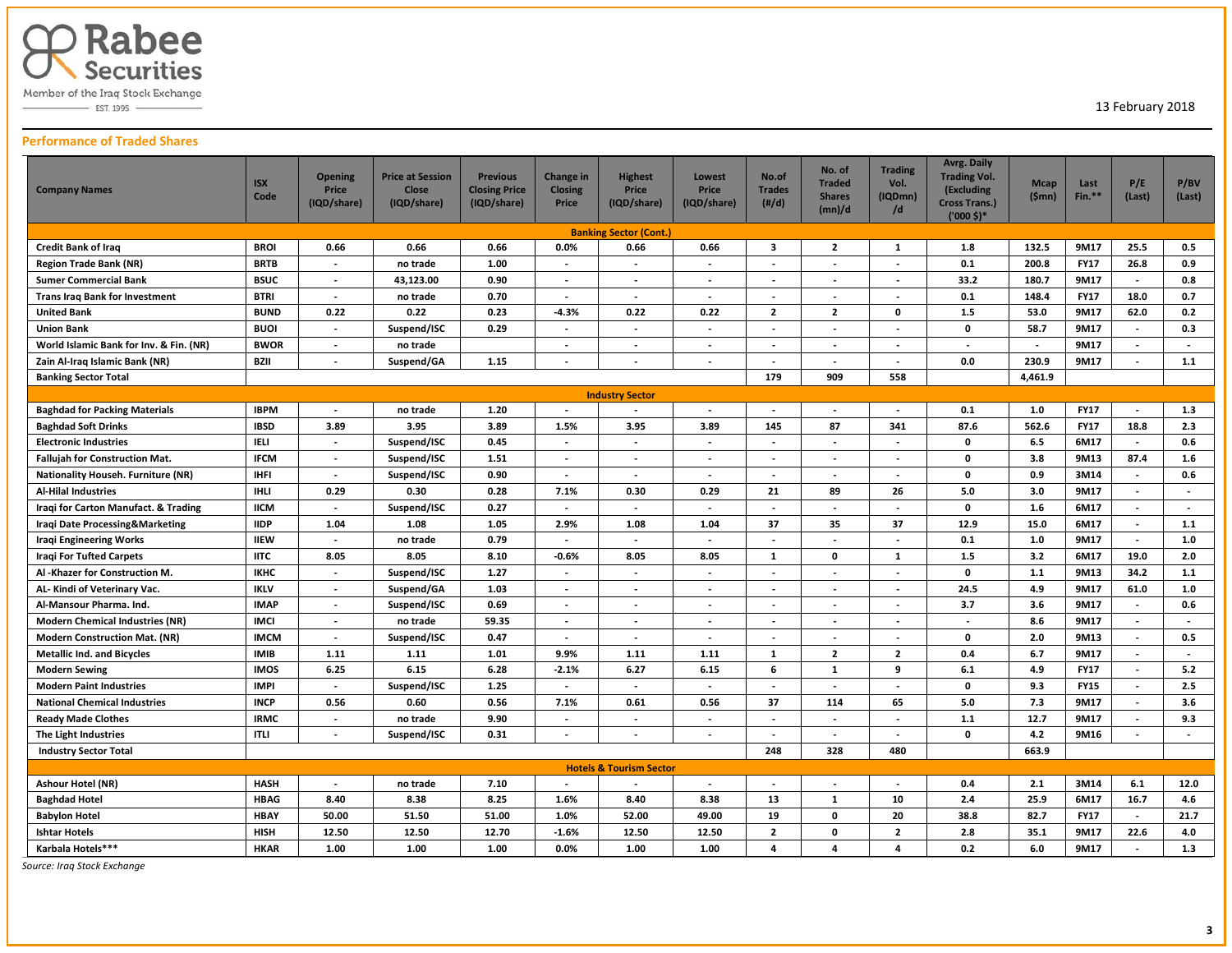

# **Performance of Traded Shares**

| <b>Company Names</b>                       | <b>ISX</b><br>Code | <b>Opening</b><br>Price<br>(IQD/share) | <b>Price at Session</b><br><b>Close</b><br>(IQD/share) | <b>Previous</b><br><b>Closing Price</b><br>(IQD/share) | Change in<br><b>Closing</b><br>Price | <b>Highest</b><br><b>Price</b><br>(IQD/share) | Lowest<br>Price<br>(IQD/share) | No.of<br><b>Trades</b><br>(H/d) | No. of<br><b>Traded</b><br><b>Shares</b><br>(mn)/d | <b>Trading</b><br>Vol.<br>(IQDmn)<br>/d | <b>Avrg. Daily</b><br><b>Trading Vol.</b><br>(Excluding<br><b>Cross Trans.)</b><br>$('000 \, \text{S})^*$ | <b>Mcap</b><br>(\$mn) | Last<br>Fin.** | P/E<br>(Last)            | P/BV<br>(Last) |
|--------------------------------------------|--------------------|----------------------------------------|--------------------------------------------------------|--------------------------------------------------------|--------------------------------------|-----------------------------------------------|--------------------------------|---------------------------------|----------------------------------------------------|-----------------------------------------|-----------------------------------------------------------------------------------------------------------|-----------------------|----------------|--------------------------|----------------|
| <b>Hotels &amp; Tourism Sector (Cont.)</b> |                    |                                        |                                                        |                                                        |                                      |                                               |                                |                                 |                                                    |                                         |                                                                                                           |                       |                |                          |                |
| <b>Mansour Hotel</b>                       | <b>HMAN</b>        | 11.60                                  | 11.66                                                  | 11.60                                                  | 0.5%                                 | 11.75                                         | 11.60                          | 4                               | 0                                                  | 3                                       | 5.9                                                                                                       | 27.4                  | 9M17           | 46.0                     | 14.6           |
| <b>National for Tourist Investment</b>     | <b>HNTI</b>        | 7.02                                   | 7.05                                                   | 7.02                                                   | 0.4%                                 | 7.07                                          | 7.01                           | 22                              | $\overline{2}$                                     | 14                                      | 4.0                                                                                                       | 35.4                  | 9M17           | 101.4                    | 4.2            |
| <b>Palestine Hotel</b>                     | <b>HPAL</b>        | $\overline{\phantom{a}}$               | no trade                                               | 13.60                                                  | $\overline{\phantom{a}}$             | $\blacksquare$                                |                                | $\overline{\phantom{a}}$        |                                                    | $\blacksquare$                          | 4.8                                                                                                       | 48.8                  | 9M17           | $\overline{\phantom{a}}$ | 9.8            |
| Al-Sadeer Hotel                            | <b>HSAD</b>        | $\overline{\phantom{a}}$               | no trade                                               | 14.94                                                  |                                      | $\overline{\phantom{a}}$                      |                                |                                 |                                                    |                                         | 0.2                                                                                                       | 14.9                  | 6M17           | $\overline{\phantom{a}}$ | 19.1           |
| <b>Mosul Dam Tourist Village (NR)</b>      | <b>HTVM</b>        | 6.12                                   | 6.12                                                   | 5.85                                                   | 4.6%                                 | 6.12                                          | 6.12                           | $\mathbf{1}$                    | 0                                                  | 1                                       | 0.1                                                                                                       | $1.2$                 | 9M15           | $\overline{\phantom{a}}$ | $\blacksquare$ |
| <b>Hotel&amp;Tourism Sector Total</b>      |                    |                                        |                                                        |                                                        |                                      |                                               |                                | 65                              | 8                                                  | 54                                      |                                                                                                           | 279.6                 |                |                          |                |
| <b>Services Sector</b>                     |                    |                                        |                                                        |                                                        |                                      |                                               |                                |                                 |                                                    |                                         |                                                                                                           |                       |                |                          |                |
| Al-Ameen Estate Inv. (NR)                  | <b>SAEI</b>        | 0.50                                   | 0.50                                                   | 0.50                                                   | 0.0%                                 | 0.50                                          | 0.50                           | $\overline{\mathbf{3}}$         | $\overline{2}$                                     | 1                                       | 0.1                                                                                                       | 2.8                   | 9M17           | 15.6                     | 0.5            |
| <b>AL-Badia for General Trans</b>          | <b>SBAG</b>        | $\overline{\phantom{a}}$               | Suspend/ISC                                            | 0.59                                                   | $\overline{\phantom{a}}$             | $\blacksquare$                                | $\overline{\phantom{a}}$       | $\blacksquare$                  |                                                    |                                         | $\mathbf{0}$                                                                                              | 1.0                   | 9M16           | $\overline{\phantom{a}}$ | 0.4            |
| <b>Baghdad Passengers Transport</b>        | <b>SBPT</b>        | 16.75                                  | 16.75                                                  | 16.75                                                  | 0.0%                                 | 16.75                                         | 16.75                          | $\mathbf{1}$                    | 0                                                  | $\mathbf 0$                             | 3.4                                                                                                       | 13.5                  | 6M17           | 10.7                     | 4.4            |
| Iragi for General Transp.                  | <b>SIGT</b>        | $\overline{a}$                         | Suspend/ISC                                            | 0.55                                                   | $\overline{\phantom{a}}$             | $\overline{\phantom{a}}$                      | $\overline{\phantom{a}}$       | $\overline{\phantom{a}}$        |                                                    |                                         | $\mathbf{0}$                                                                                              | 1.7                   | <b>FY15</b>    |                          | 0.5            |
| Iraqi Land Transport                       | <b>SILT</b>        | $\overline{\phantom{a}}$               | Suspend/ISC                                            | 0.71                                                   | $\overline{\phantom{a}}$             | $\overline{\phantom{a}}$                      | $\overline{\phantom{a}}$       | $\overline{a}$                  | $\overline{\phantom{a}}$                           | $\overline{a}$                          | 0                                                                                                         | 8.0                   | 9M17           | $\overline{a}$           | 0.7            |
| Kharkh Tour Amuzement City                 | <b>SKTA</b>        | 4.43                                   | 4.50                                                   | 4.43                                                   | 1.6%                                 | 4.50                                          | 4.43                           | 9                               | 1                                                  | $\overline{\mathbf{3}}$                 | 5.2                                                                                                       | 3.6                   | <b>FY17</b>    |                          | 3.5            |
| Al-Mosul for Funfairs (NR)                 | <b>SMOF</b>        | 24.00                                  | 26.45                                                  | 23.50                                                  | 12.6%                                | 26.50                                         | 24.00                          | 56                              | $\mathbf{1}$                                       | 35                                      | 4.8                                                                                                       | 8.5                   | 3M14           | 9.1                      | 4.5            |
| Mamoura Real-estate Inv.                   | <b>SMRI</b>        | 1.87                                   | 1.88                                                   | 1.87                                                   | 0.5%                                 | 1.89                                          | 1.87                           | 32                              | 14                                                 | 26                                      | 30.4                                                                                                      | 34.4                  | 9M17           | 128.1                    | 2.1            |
| AL-Nukhba for Construction                 | <b>SNUC</b>        | $\overline{a}$                         | no trade                                               | 0.34                                                   |                                      | $\overline{a}$                                | $\overline{\phantom{a}}$       |                                 |                                                    | $\overline{a}$                          | 0.4                                                                                                       | 0.6                   | 9M17           | $\overline{a}$           | 0.3            |
| <b>Services Sector Total</b>               |                    |                                        |                                                        |                                                        |                                      |                                               |                                | 101                             | 18                                                 | 65                                      |                                                                                                           | 74.1                  |                |                          |                |
|                                            |                    |                                        |                                                        |                                                        |                                      | <b>Agriculture Sector</b>                     |                                |                                 |                                                    |                                         |                                                                                                           |                       |                |                          |                |
| Al-Ahlyia for Agricultural Prod.           | AAHP               | $\overline{\phantom{a}}$               | no trade                                               | 1.18                                                   |                                      | $\overline{\phantom{a}}$                      | $\overline{a}$                 | $\overline{\phantom{a}}$        |                                                    | $\overline{\phantom{a}}$                | 0.2                                                                                                       | 0.5                   | 3M17           | 14.3                     | 2.3            |
| Iraqi Agr. Prod. Mark. Meat                | <b>AIPM</b>        | 6.20                                   | 5.70                                                   | 6.20                                                   | $-8.1%$                              | 6.20                                          | 5.70                           | 48                              | 6                                                  | 35                                      | 10.8                                                                                                      | 22.9                  | 9M17           | 117.4                    | 3.8            |
| Iraqi Agricultural Products                | <b>AIRP</b>        | $\overline{\phantom{a}}$               | no trade                                               | 7.80                                                   | $\overline{\phantom{a}}$             | $\overline{\phantom{a}}$                      | $\overline{\phantom{a}}$       | $\overline{\phantom{a}}$        | $\overline{\phantom{a}}$                           | $\overline{\phantom{a}}$                | 0.2                                                                                                       | 2.3                   | 9M17           | 6.4                      | 1.1            |
| <b>Iragi for Seed Production</b>           | <b>AISP</b>        | $\overline{\phantom{a}}$               | Suspend/ISC                                            | 4.10                                                   | $\overline{\phantom{a}}$             | $\overline{\phantom{a}}$                      | $\overline{\phantom{a}}$       | $\overline{\phantom{a}}$        | $\overline{\phantom{a}}$                           | $\blacksquare$                          | 21.7                                                                                                      | 34.6                  | 6M17           | 70.8                     | 2.0            |
| <b>Modern Animal &amp; Agr. Production</b> | <b>AMAP</b>        | $\overline{\phantom{a}}$               | no trade                                               | 0.32                                                   | $\overline{\phantom{a}}$             | $\overline{\phantom{a}}$                      | $\overline{\phantom{a}}$       | $\overline{\phantom{a}}$        | $\blacksquare$                                     | $\blacksquare$                          | 0.2                                                                                                       | 1.1                   | 9M17           | $\overline{\phantom{a}}$ | 0.3            |
| Middle East Prod. & Mark. - Fish           | <b>AMEF</b>        | 8.10                                   | 8.10                                                   | 8.10                                                   | 0.0%                                 | 8.10                                          | 8.10                           | $\overline{2}$                  | $\mathbf{0}$                                       | $\mathbf 0$                             | 0.2                                                                                                       | 2.0                   | 6M17           | 26.1                     | 1.5            |
| <b>Agriculture Sector Total</b>            |                    |                                        |                                                        |                                                        |                                      |                                               |                                | 50                              | 6                                                  | 35                                      |                                                                                                           | 63.3                  |                |                          |                |
|                                            |                    |                                        |                                                        |                                                        |                                      | <b>Insurance Sector</b>                       |                                |                                 |                                                    |                                         |                                                                                                           |                       |                |                          |                |
| <b>AHliya For Insurance</b>                | <b>NAHF</b>        | $\overline{\phantom{a}}$               | no trade                                               | 0.40                                                   |                                      | $\overline{\phantom{a}}$                      |                                |                                 |                                                    | $\overline{\phantom{a}}$                | 0.3                                                                                                       | 0.8                   | 9M17           | $\overline{\phantom{a}}$ | 0.4            |
| Al-Ameen for Insurance                     | <b>NAME</b>        | 0.43                                   | 0.43                                                   | 0.44                                                   | $-2.3%$                              | 0.43                                          | 0.43                           | $\overline{\mathbf{3}}$         | $\overline{2}$                                     | $\mathbf{1}$                            | 0.7                                                                                                       | 1.3                   | 9M17           | 16.2                     | 0.4            |
| Dar Al-Salam for Insurance***              | <b>NDSA</b>        | $\overline{\phantom{a}}$               | no trade                                               | 0.98                                                   | $\overline{\phantom{0}}$             | $\blacksquare$                                | $\overline{a}$                 | $\overline{a}$                  | $\overline{\phantom{a}}$                           | $\overline{a}$                          | 0.0                                                                                                       | 3.9                   | 9M17           | 68.8                     | 1.1            |
| <b>Gulf Insurance&amp;Reinsurance</b>      | <b>NGIR</b>        | $\overline{\phantom{a}}$               | no trade                                               | 0.58                                                   | $\overline{\phantom{a}}$             | $\blacksquare$                                | $\overline{\phantom{a}}$       | $\overline{\phantom{a}}$        | $\blacksquare$                                     | $\blacksquare$                          | 0.5                                                                                                       | 0.9                   | 6M17           | 21.1                     | 0.6            |
| Al-Hamraa for Insurance (NR)               | <b>NHAM</b>        |                                        | no trade                                               | 0.42                                                   | $\overline{\phantom{a}}$             | $\overline{\phantom{a}}$                      | $\overline{\phantom{a}}$       |                                 |                                                    | $\overline{\phantom{a}}$                |                                                                                                           | 1.7                   | 9M17           | 2.8                      | 0.3            |
| <b>Insurance Sector Total</b>              |                    |                                        |                                                        |                                                        |                                      |                                               |                                | 3                               | $\overline{2}$                                     | $\mathbf{1}$                            |                                                                                                           | 8.7                   |                |                          |                |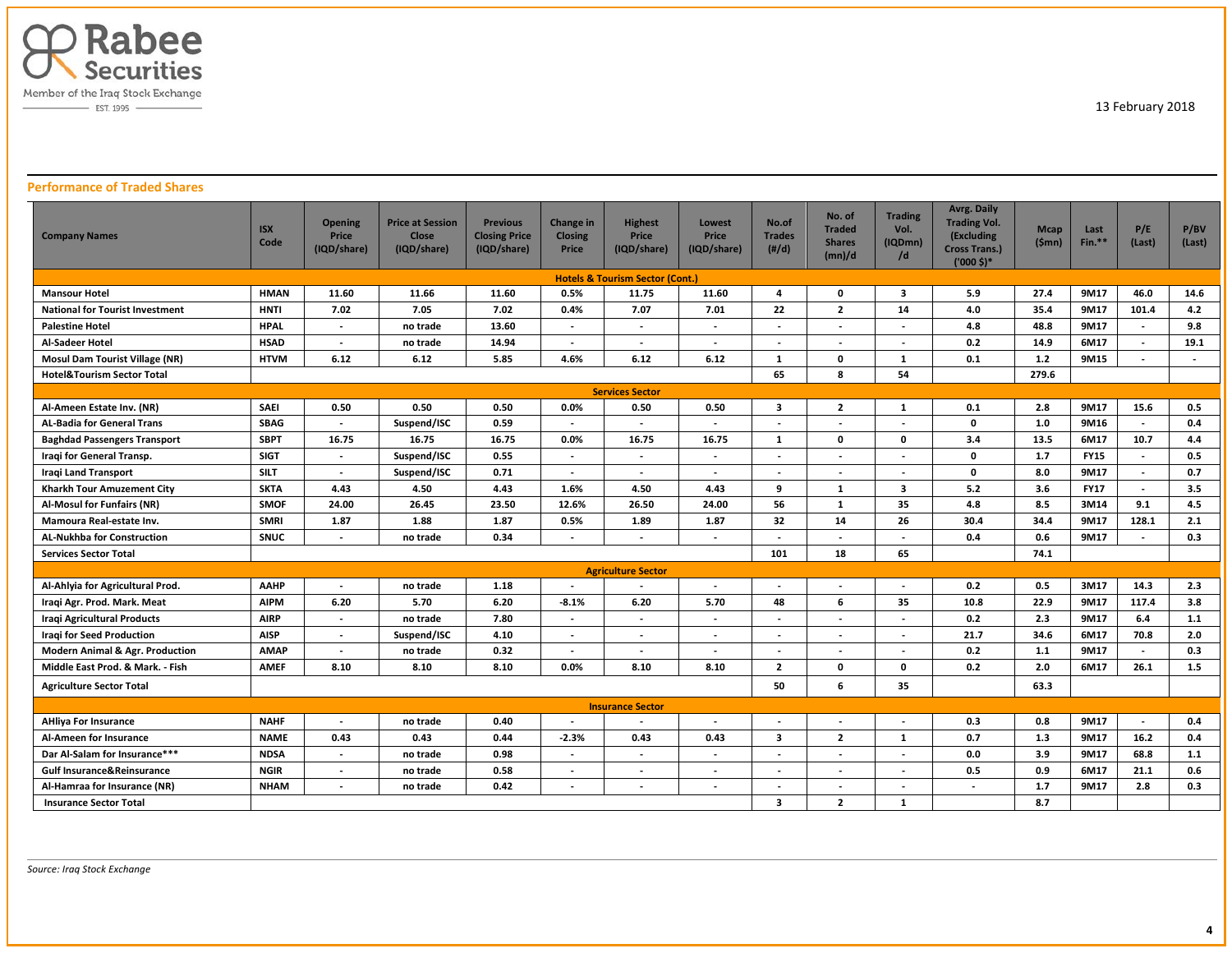

EST. 1995 -

# 13 February 2018

### **Performance of Traded Shares**

| <b>Company Names</b>                  | <b>ISX</b><br>Code | <b>Opening</b><br>Price<br>(IQD/share) | <b>Price at Session</b><br>Close<br>(IQD/share) | <b>Previous</b><br><b>Closing Price</b><br>(IQD/share) | <b>Change in</b><br><b>Closing</b><br>Price | <b>Highest</b><br>Price<br>(IQD/share) | Lowest<br>Price<br>(IQD/share) | No.of<br><b>Trades</b><br>$(\#/d)$ | No. of<br><b>Traded</b><br><b>Shares</b><br>(mn)/d | <b>Trading</b><br>Vol.<br>(IQDmn)<br>/d | Avrg. Daily<br><b>Trading Vol.</b><br>(Excluding<br><b>Cross Trans.)</b><br>$('000 $)$ * | <b>Mcap</b><br>(Smn)     | Last<br>$Fin.**$ | P/E<br>(Last)            | P/BV<br>(Last) |
|---------------------------------------|--------------------|----------------------------------------|-------------------------------------------------|--------------------------------------------------------|---------------------------------------------|----------------------------------------|--------------------------------|------------------------------------|----------------------------------------------------|-----------------------------------------|------------------------------------------------------------------------------------------|--------------------------|------------------|--------------------------|----------------|
|                                       |                    |                                        |                                                 |                                                        |                                             |                                        |                                |                                    |                                                    |                                         |                                                                                          |                          |                  |                          |                |
| Al-Ameen Financial Inv. (NR)          | <b>VAMF</b>        |                                        | no trade                                        | 1.15                                                   | $\overline{\phantom{a}}$                    | $\overline{\phantom{a}}$               | $\overline{\phantom{a}}$       |                                    | $\overline{\phantom{a}}$                           | $\overline{\phantom{0}}$                | 0.0                                                                                      | 1.4                      | <b>FY17</b>      |                          | 2.9            |
| AL- Batek Investment (NR)             | <b>VBAT</b>        | $\overline{a}$                         | no trade                                        | 0.72                                                   | $\overline{\phantom{a}}$                    | $\overline{\phantom{a}}$               | $\overline{\phantom{0}}$       | $\overline{\phantom{0}}$           | $\overline{\phantom{a}}$                           | $\overline{\phantom{0}}$                | 0.0                                                                                      | 0.6                      | <b>FY17</b>      | $\overline{a}$           | 0.6            |
| Al-Khair for Financial Inv. (NR)      | <b>VKHF</b>        |                                        | Suspend/ISC                                     | 0.22                                                   |                                             | $\overline{\phantom{a}}$               |                                |                                    | $\overline{\phantom{a}}$                           | $\overline{\phantom{a}}$                | $\mathbf{0}$                                                                             | 1.2                      | 9M16             | $\overline{\phantom{a}}$ | 0.2            |
| Bain Al-Nahrain Financial Inv. (NR)   | <b>VMES</b>        | $\overline{a}$                         | no trade                                        | 1.00                                                   | $\overline{\phantom{0}}$                    | $\overline{\phantom{a}}$               | $\overline{\phantom{0}}$       | $\overline{\phantom{a}}$           | $\overline{\phantom{a}}$                           | $\overline{\phantom{a}}$                |                                                                                          | 0.8                      | 9M17             | $\overline{a}$           | $1.2$          |
| AL-Wiaam for Financial Inv.           | <b>VWIF</b>        | $\overline{\phantom{a}}$               | no trade                                        | 0.89                                                   |                                             | $\overline{\phantom{a}}$               | $\overline{\phantom{0}}$       | $\overline{\phantom{0}}$           | $\overline{\phantom{a}}$                           | ٠                                       |                                                                                          | 1.4                      | <b>FY17</b>      | $\overline{\phantom{a}}$ | 1.0            |
| Al-Zawraa for Financial Inv.          | <b>VZAF</b>        |                                        | no trade                                        | 0.40                                                   |                                             | $\overline{\phantom{a}}$               |                                | $\overline{\phantom{a}}$           | $\overline{\phantom{0}}$                           | $\overline{\phantom{a}}$                |                                                                                          | 0.4                      | 9M17             | $\overline{\phantom{a}}$ | 0.4            |
| <b>Investment Sector Total</b>        |                    |                                        |                                                 |                                                        |                                             |                                        |                                | $\overline{\phantom{a}}$           |                                                    | $\overline{\phantom{a}}$                |                                                                                          | 5.8                      |                  |                          |                |
|                                       |                    |                                        |                                                 |                                                        |                                             | <b>Money Transfer Sector</b>           |                                |                                    |                                                    |                                         |                                                                                          |                          |                  |                          |                |
| Al-Harir for Money Transfer (NR) ***  | <b>MTAH</b>        | $\sim$                                 | no trade                                        | 0.65                                                   | $\overline{\phantom{0}}$                    | $\overline{\phantom{a}}$               | $\overline{\phantom{a}}$       | $\sim$                             | $\overline{\phantom{a}}$                           | $\overline{\phantom{a}}$                | 0.2                                                                                      | 52.2                     | <b>FY17</b>      | $\overline{\phantom{a}}$ | 1.4            |
| Al-Taif Money Transfer (NR)           | <b>MTAI</b>        | $\overline{\phantom{a}}$               | Suspend/ISC                                     | 3.00                                                   | $\overline{\phantom{a}}$                    | $\overline{\phantom{a}}$               | $\overline{\phantom{a}}$       | $\overline{\phantom{a}}$           | $\overline{\phantom{a}}$                           | $\overline{\phantom{0}}$                | 0.0                                                                                      | 91.6                     | 9M17             | $\overline{\phantom{a}}$ | 2.6            |
| Al-Manafaa for Money Trans. (NR)      | <b>MTMA</b>        |                                        | no trade                                        |                                                        |                                             | $\overline{\phantom{a}}$               | $\overline{\phantom{0}}$       | $\overline{\phantom{0}}$           | $\overline{\phantom{a}}$                           | $\overline{\phantom{0}}$                | $\overline{a}$                                                                           | $\overline{\phantom{a}}$ | <b>FY17</b>      | $\overline{\phantom{a}}$ | $\overline{a}$ |
| <b>Mouta for Remittance (NR)</b>      | <b>MTMO</b>        | $\sim$                                 | Suspend/ISC                                     |                                                        | $\overline{\phantom{a}}$                    | $\overline{\phantom{a}}$               | $\overline{\phantom{0}}$       | $\overline{\phantom{a}}$           | $\overline{\phantom{a}}$                           | $\overline{\phantom{0}}$                | $\overline{a}$                                                                           | $\overline{\phantom{a}}$ | <b>FY17</b>      | $\overline{\phantom{a}}$ | $\sim$         |
| Al-Maraj Al-Alamiya for Money T. (NR) | <b>MTMR</b>        | $\overline{\phantom{a}}$               | Suspend/GA                                      | 1.00                                                   | $\sim$                                      | $\overline{\phantom{a}}$               | $\overline{\phantom{a}}$       | $\overline{\phantom{a}}$           | $\overline{\phantom{a}}$                           | $\overline{\phantom{a}}$                | $\mathbf{0}$                                                                             | 80.3                     | <b>FY16</b>      | $\sim$                   | 1.0            |
| Al Nibal Al Arabya for Money T. (NR)  | <b>MTNI</b>        | $\overline{\phantom{a}}$               | no trade                                        | 1.00                                                   | $\overline{\phantom{a}}$                    | $\blacksquare$                         | $\overline{\phantom{0}}$       | $\overline{\phantom{0}}$           | $\overline{\phantom{0}}$                           | $\overline{\phantom{0}}$                | $\overline{a}$                                                                           | 36.1                     | 9M17             | $\overline{\phantom{a}}$ | 1.0            |
| <b>Alnoor for Money Transfer (NR)</b> | <b>MTNN</b>        | $\overline{a}$                         | no trade                                        | 1.00                                                   | $\overline{\phantom{a}}$                    | $\overline{\phantom{a}}$               |                                | $\overline{\phantom{0}}$           | $\overline{\phantom{a}}$                           | $\overline{\phantom{a}}$                | $\overline{a}$                                                                           | 36.1                     | <b>FY17</b>      | $\overline{\phantom{a}}$ | 1.0            |
| <b>Nobles for Money Transfer (NR)</b> | <b>MTNO</b>        | $\overline{\phantom{a}}$               | no trade                                        | 1.00                                                   |                                             | $\overline{\phantom{a}}$               | $\overline{\phantom{0}}$       | $\overline{\phantom{a}}$           | $\overline{\phantom{a}}$                           | $\overline{\phantom{0}}$                | 9.0                                                                                      | 24.1                     | <b>FY17</b>      | $\overline{\phantom{a}}$ | 0.7            |
| Al-Rabita Al-Maliya Co. (NR)***       | <b>MTRA</b>        |                                        | no trade                                        | 0.50                                                   | $\overline{\phantom{0}}$                    | $\overline{\phantom{a}}$               | $\overline{\phantom{a}}$       | $\overline{\phantom{a}}$           | $\overline{\phantom{a}}$                           | $\overline{\phantom{a}}$                | 0.9                                                                                      | 40.2                     | <b>FY17</b>      | $\overline{\phantom{a}}$ | 1.1            |
| <b>Money Transfer Sector Total</b>    |                    |                                        |                                                 |                                                        |                                             |                                        |                                |                                    | $\overline{\phantom{a}}$                           | $\overline{\phantom{a}}$                |                                                                                          | 360.6                    |                  |                          |                |
| <b>Grand Total</b>                    |                    |                                        |                                                 |                                                        |                                             |                                        |                                | 671                                | 1,273                                              | 1,206                                   |                                                                                          | 12,647.8                 |                  |                          |                |

### *Source: Iraq Stock Exchange*

\*Average data was calculated according to recent six months, by dividing the total trading volume (excluding cross transactions) in the last six months to total number of trading days (excluding the No. of days share were *\*\* Last Financials: The date of the most recent financial statements.* 

P/E (Last): While calculating P/E (Last), we divided "Current Mcap" to "trailing net profit" when the recently announced financial statements are for the interim period. For the companies which trailing profit cannot be ca *"Current MCap" to "annualized YTD profit," while calculating P/E (Last). We adjusted unaudited profit before tax values by deducting 15% income tax, while calculating annualized YTD profit.*

 *P/BV (Last): Calculated by dividing "Current Mcap" to "BV in its Last Financials".*

Iraqi banks started to publish IFRS annual reports starting 2016; however, interim period results are available according to Iraqi accounting rules. As a result, we will continue to depend only on the financial results pre *to work with consistent data till the financial statements for both quarterly and annual data will be available according to IFRS standards.*  \*\*\*When the original shares resume trading, we start using the number of shares that the company will reach after the capital increase with the assumption that the capital increase was reflected to the price of the shares.

*Note: "Suspend/ISC" companies are not trading due to ISC Instructions.*

 *"Suspend/GA" companies are not trading due to General Assembly Meetings.*

"(NR)": These are the companies which are trading in the Non-Regular market (in compliance with Iraq Securities Commission law numbered 132/9 on 20/12/2012). These companies were moved to the secondary market (non-reqular) their trading volume and the number of days that these companies are being traded for. Please note, according to the Regulations of the Secondary Market, in each trading session, the average share price will be calculated decrease of +/- 20% will be based on the average price in the previous session. The price should be valid during three effective trading sessions after the listing, and it will be free in the first trading session after ca

"We use the FX rate given by the bank that Rabee Securities makes its banking transactions while calculating the dollar values in our research reports instead of CBI market FX rate to be more conservative."